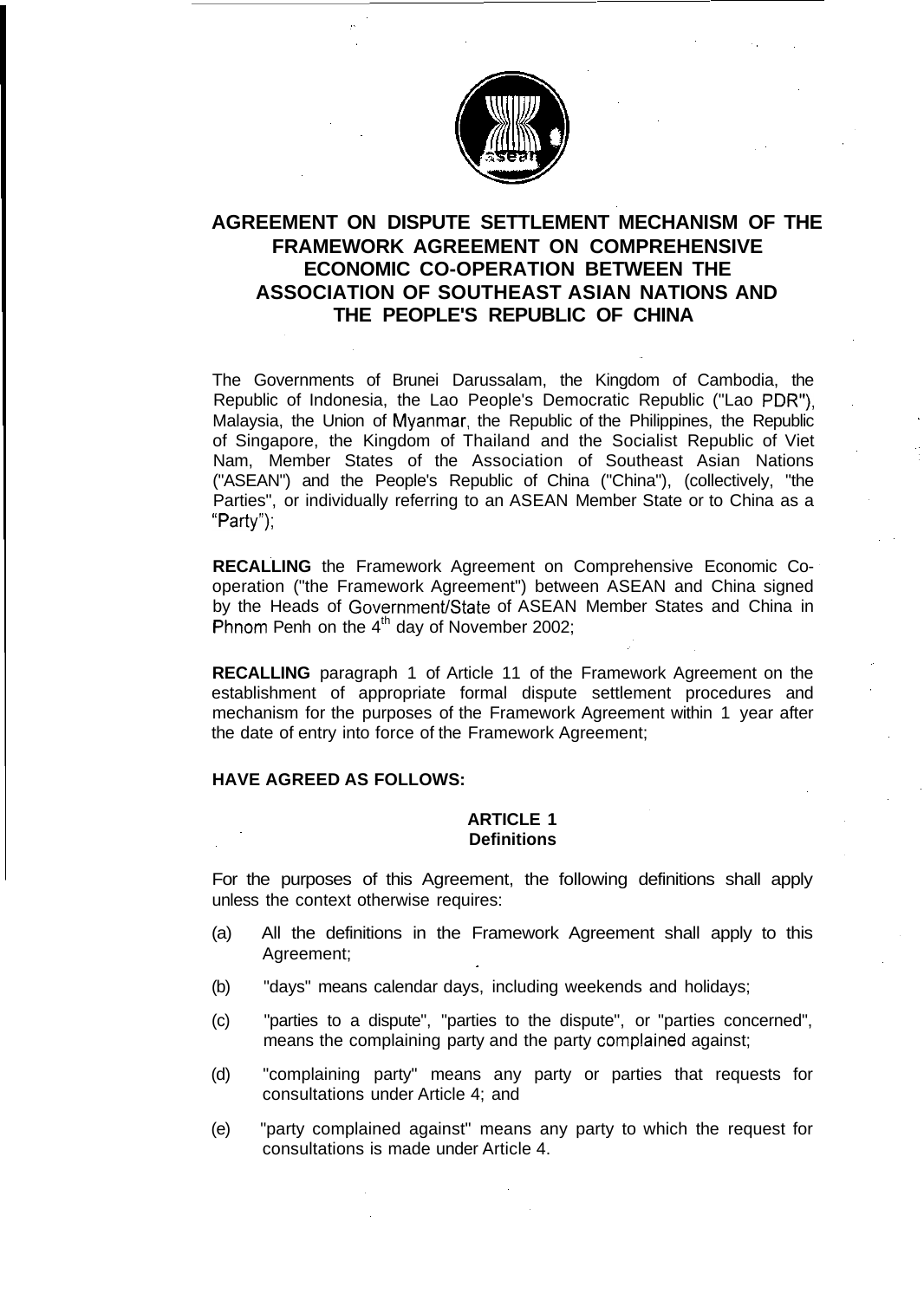### **ARTICLE 2 Scope and Coverage**

1. This Agreement shall apply to disputes arising under the Framework Agreement which shall also include the Annexes and the contents therein. Hereinafter, any reference to the Framework Agreement shall include all future legal instruments agreed pursuant to it unless where the context otherwise provides.

2. Any special or additional rules and procedures on dispute settlement contained in the Framework Agreement may be listed administratively by the ASEAN Secretariat as an Appendix to this Agreement with the consent of the Parties.

3. Unless otherwise provided for in this Agreement or in the Framework Agreement, or as the Parties may otherwise agree, the provisions of this Agreement shall apply with respect to the avoidance or settlement of disputes between or among the Parties concerning their respective rights and obligations under the Framework Agreement.

4. The provisions of this Agreement may be invoked in respect of measures affecting the observance of the Framework Agreement taken by central, regional or local governments or authorities within the territory of a Party.

5. Subject to paragraph 6, nothing in this Agreement shall prejudice any right of the Parties to have recourse to dispute settlement procedures available under any other treaty to which they are parties.

6. Once dispute settlement proceedings have been initiated under this Agreement or under any other treaty to which the parties to a dispute are parties concerning a particular right or obligation of such parties arising under the Framework Agreement or that other treaty, the forum selected by the complaining party shall be used to the exclusion of any other for such dispute.

7. Paragraphs 5 and 6 above shall not apply where the parties to a dispute expressly agree to the use of more than one dispute settlement forum in respect of that particular dispute.

8. For the purposes of paragraphs 5 to 7, the complaining party shall be deemed to have selected a forum when it has requested the establishment of, or referred a dispute to, a dispute settlement panel or tribunal in accordance with this Agreement or any other agreement to which the parties to a dispute are parties.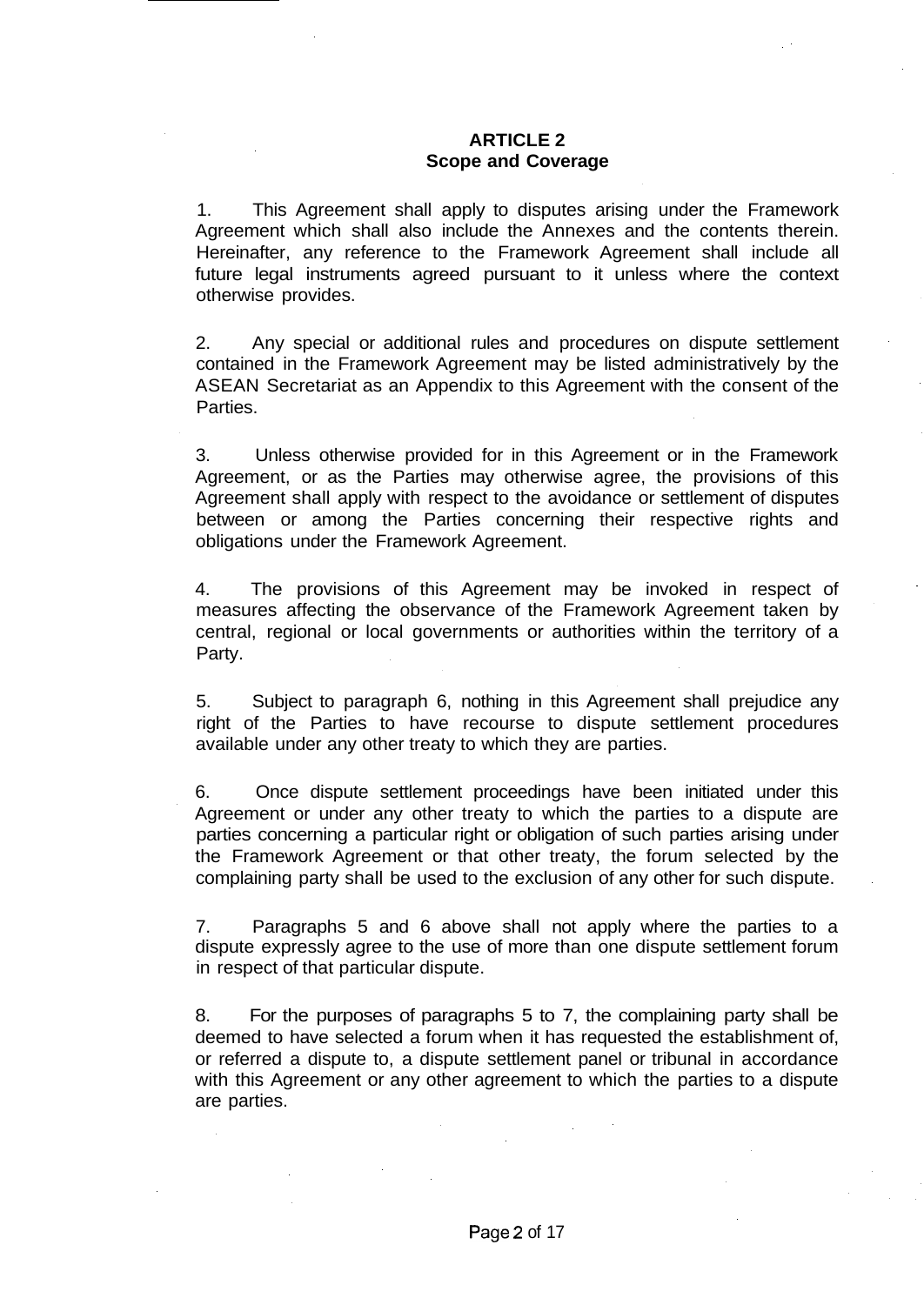# **ARTICLE 3 Liaison Office**

- 1. For the purpose of this Agreement, each Party shall:
	- (a) designate an office that shall be responsible for all liaison affairs referred to in this Agreement;
	- (b) be responsible for the operation and costs of its designated office; and
	- (c) notify the other Parties of the location and address of its designated office within 30 days after the completion of its internal procedures for the entry into force of this Agreement.

2. Unless otherwise provided in this Agreement, the submission of any request or document under this Agreement to the designated office of any Party shall be deemed to be the submission of that request or document to that Party.

# **ARTICLE 4 Consultations**

1. A party complained against shall accord due consideration and adequate opportunity for consultations regarding a request for consultations made by a complaining party with respect to any matter affecting the implementation or application of the Framework Agreement whereby:

- (a) any benefit accruing to the complaining party directly or indirectly under the Framework Agreement is being nullified or impaired; or
- (b) the attainment of any objective of the Framework Agreement is being impeded,

as a result of the failure of the party complained against to carry out its obligations under the Framework Agreement.

2. Any request for consultations shall be submitted in writing, which shall include the specific measures at issue, and the factual and legal basis (including the provisions of the Framework Agreement alleged to have been breached and any other relevant provisions) of the complaint. The complaining party shall send the request to the party complained against and the rest of the Parties. Upon receipt, the party complained against shall acknowledge receipt of such request to the complaining party and the rest of the Parties simultaneously.

<sup>&</sup>lt;sup>1</sup> Non-violation disputes are not permitted under this Agreement.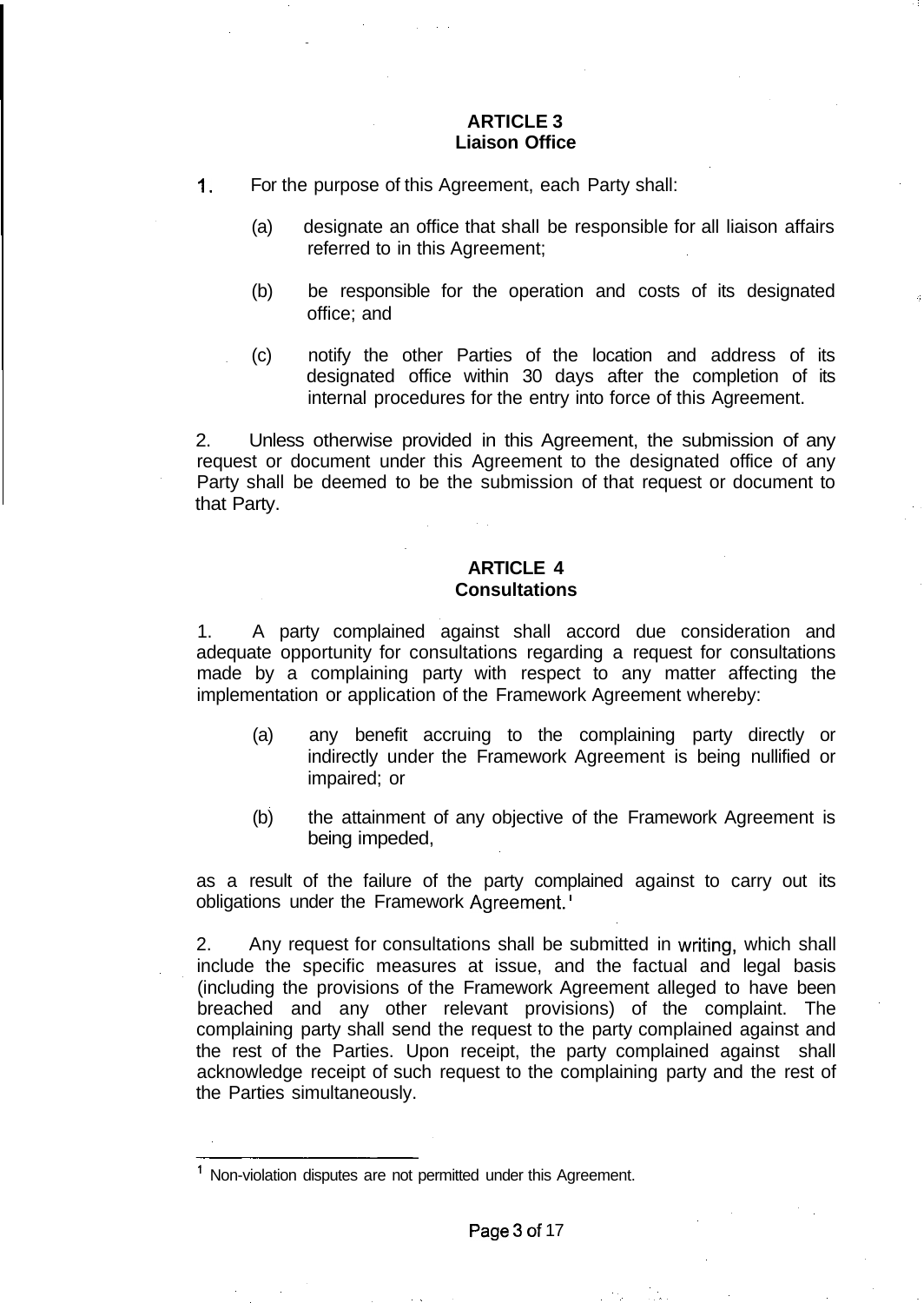3. If a request for consultations is made, the party complained against shall reply to the request within 7 days after the date of its receipt and shall enter into consultations in good faith within a period of not more than 30 days after the date of receipt of the request, with a view to reaching a mutually satisfactory solution. If the party complained against does not respond within the aforesaid 7 days, or does not enter into consultations within the aforesaid 30 days, then the complaining party may proceed directly to request for the appointment of an arbitral tribunal under Article 6.

4. The parties to a dispute shall make every effort to reach a mutually satisfactory resolution of any matter through consultations. To this end, the parties concerned shall:

- (a) provide sufficient information to enable a full examination of how the measure might affect the operation of the Framework Agreement; and
- (b) treat as confidential any information exchanged in the consultations which the other party concerned has designated as confidential.

5. Consultations shall be confidential, and are without prejudice to the rights of any Party in any further or other proceedings.

6. Whenever a Party (other than the parties to a dispute) considers that it has a substantial interest in consultations being held pursuant to this Article, such Party may notify the parties to a dispute in writing of its desire to be joined in the consultations within 10 days after the date of receipt of the request for consultations by the party complained against. Such Party shall be joined in the consultations provided that the party complained against agrees that the claim of substantial interest is well founded. The party complained against shall inform the complaining party and the rest of the Parties of its decision prior to the commencement of the consultations. If the request to be joined in the consultations is not accepted, the requesting Party shall be free to request for separate consultations under this Article.

7. In cases of urgency, including those which concern perishable goods, the parties concerned shall enter into consultations within a period of no more than 10 days after the date of receipt of the request by the party complained against. If the consultations have failed to settle the dispute within a period of 20 days after the date of receipt of the request by the party complained against, the complaining party may proceed directly to request for the appointment of an arbitral tribunal under Article 6.

8. In cases of urgency, including those which concern perishable goods, the parties to a dispute and arbitral tribunals shall make every effort to accelerate the proceedings to the greatest extent possible.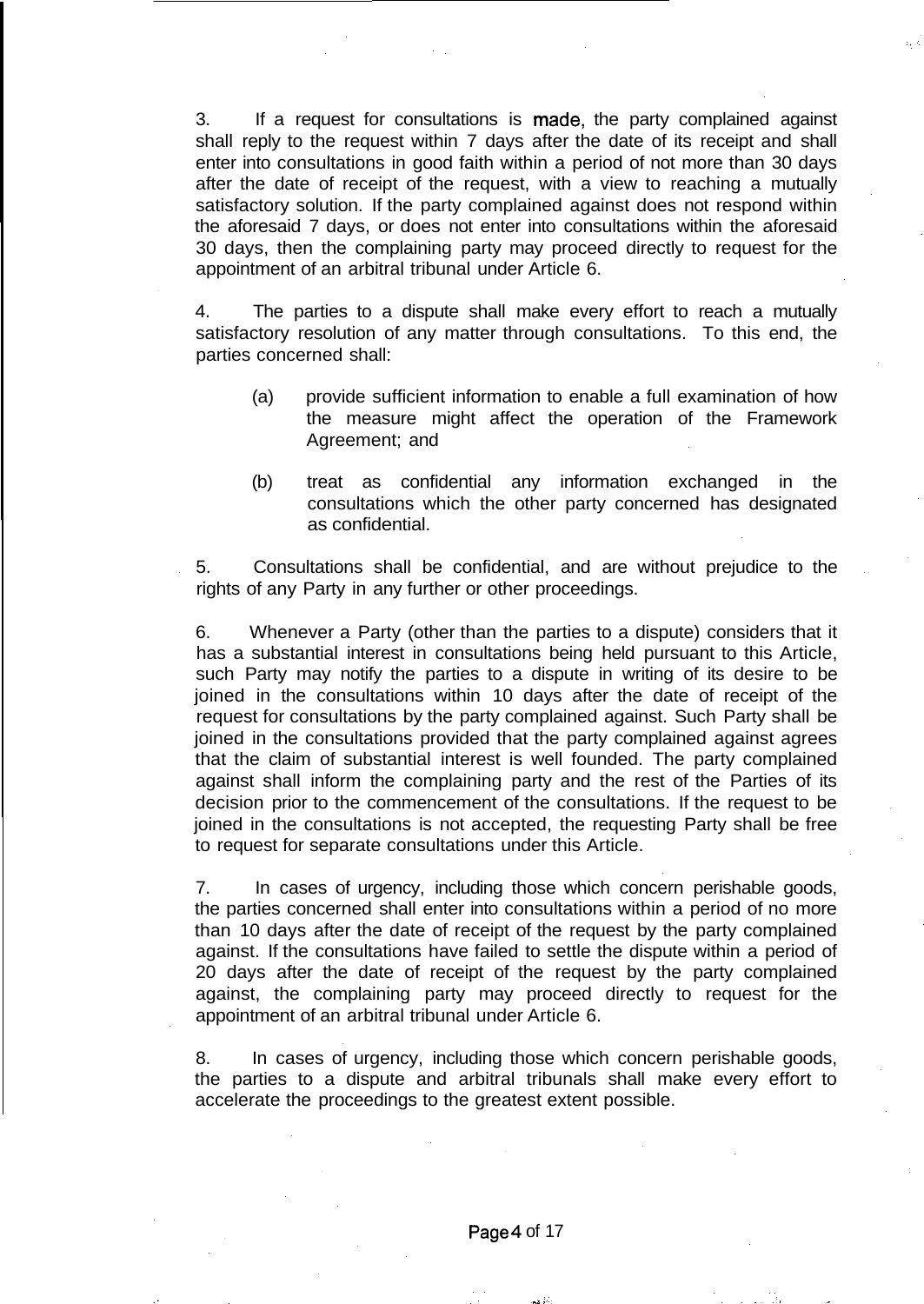## **ARTICLE 5 Conciliation or Mediation**

1. The parties to a dispute may at any time agree to conciliation or mediation. They may begin at any time and be terminated by the parties concerned at any time.

2. If the parties to a dispute agree, conciliation or mediation proceedings may continue before any person or body as may be agreed by the parties to the dispute while the dispute proceeds for resolution before an arbitral tribunal appointed under Article 6.

3. Proceedings involving conciliation and mediation and positions taken by the parties to a dispute during these proceedings, shall be confidential, and without prejudice to the rights of any Party in any further or other proceedings.

# **ARTICLE 6 Appointment of Arbitral Tribunals**

1. If the consultations referred to in Article 4 fail to settle a dispute within 60 days after the date of receipt of the request for consultations or within 20 days after such date in cases of urgency including those which concern perishable goods, the complaining party may make a written request to the party complained against to appoint an arbitral tribunal under this Article. A copy of this request shall also be communicated to the rest of the Parties.

2. A request for the appointment of an arbitral tribunal shall give the reasons for the request, including the identification of:

- (a) the specific measure at issue; and
- (b) the factual and legal basis (including the provisions of the Framework Agreement alleged to have been breached and any other relevant provisions) for the complaint sufficient to present the problem clearly.

3. Where more than 1 complaining party requests the appointment of an arbitral tribunal related to the same matter, a single arbitral tribunal may, whenever feasible, be appointed by the parties concerned to examine the matter, taking into account their respective rights.

4. Where a single arbitral tribunal is appointed under paragraph 3, it shall organize its examination and present its findings to all the parties to the dispute in such manner that the rights which they would have enjoyed had separate arbitral tribunals examined the same matter are in no way impaired. If one of the parties to the dispute so requests, the arbitral tribunal may submit separate reports on the dispute to the parties concerned if the timeframe for writing the report so permits. The written submissions by a party to the dispute shall be made available to the other parties and each party to the dispute shall have the right to be present when any of the other parties to the same dispute presents its views to the arbitral tribunal.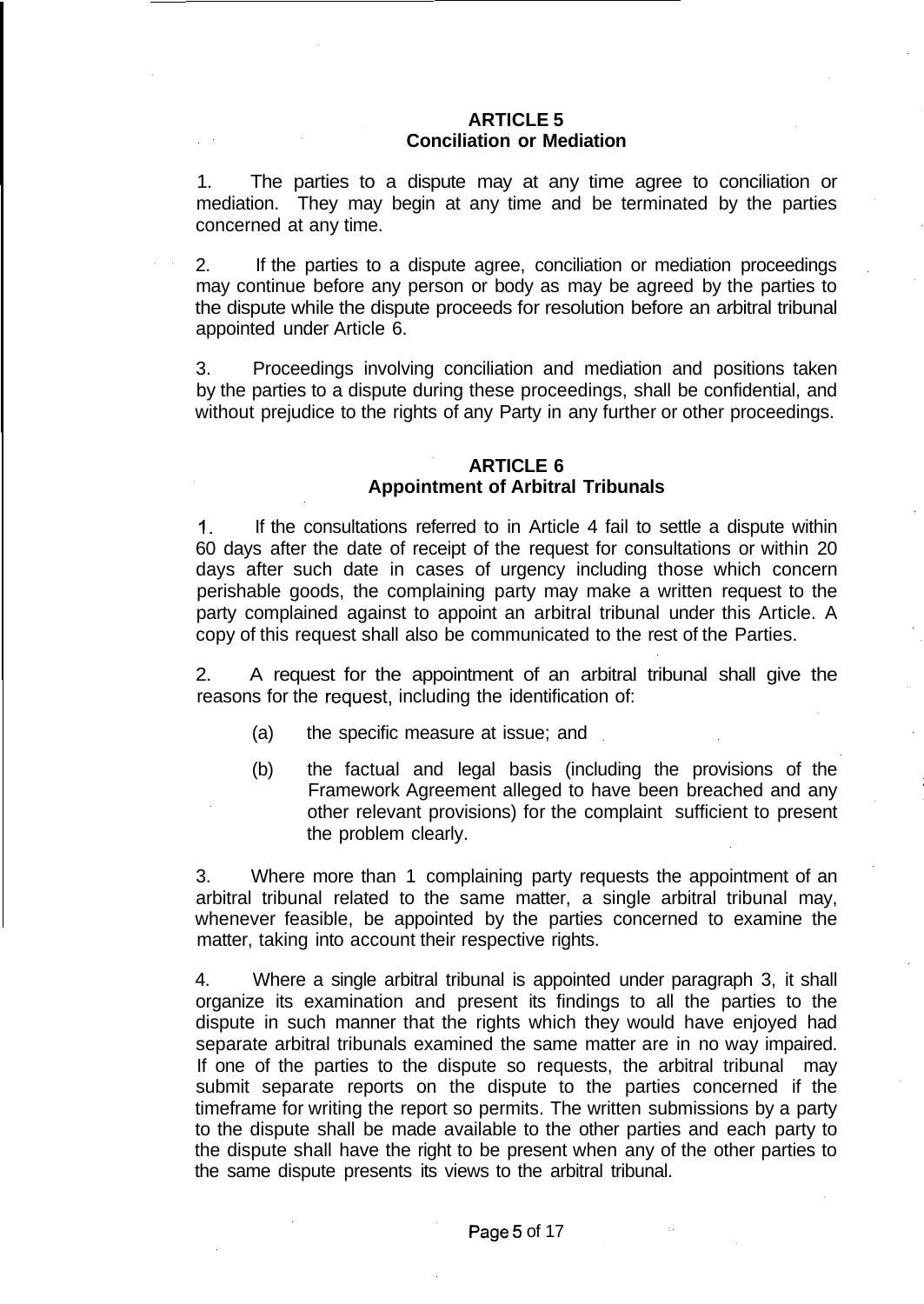5. Where more than 1 arbitral tribunal is appointed under paragraph 3 to examine the same matter, to the greatest extent possible, the same arbitrators shall be appointed by the parties concerned to serve on each of the separate arbitral tribunals and the timetable for the proceedings of each separate arbitral tribunal shall be harmonised.

# **ARTICLE? Composition of Arbitral Tribunals**

1. Unless otherwise provided in this Agreement or the parties to the dispute agree, the arbitral tribunal shall have three members.

2. The complaining party shall appoint an arbitrator to the arbitral tribunal pursuant to Article 6 within 20 days of the receipt of the request for appointment of the arbitral tribunal under Article 6. The party complained against shall appoint an arbitrator to the arbitral tribunal pursuant to Article 6 within 30 days of its receipt of the request for appointment of the arbitral tribunal under Article 6. If any party to the dispute fails to appoint an arbitrator within such period, then the arbitrator appointed by the other party to the dispute shall act as the sole arbitrator of the tribunal.

3. Once the complaining party and the party complained against have appointed their respective arbitrators subject to paragraph 2, the parties concerned shall endeavour to agree on an additional arbitrator who shall serve as chair. If the parties concerned are unable to agree on the chair of the arbitral tribunal within 30 days after the date on which the last arbitrator has been appointed under paragraph 2, they shall request the Director-General of the World Trade Organization (WTO) to appoint the chair and such appointment shall be accepted by them. In the event that the Director-General is a national of one of the parties to the dispute, the Deputy Director-General or the officer next in seniority who is not a national of either party to the dispute shall be requested to appoint the chair. If one of the parties to the dispute is a non-WTO member, the parties to the dispute shall request the President of the International Court of Justice to appoint the chair and such appointment shall be accepted by them. In the event that the President is a national of one of the parties to the dispute, the Vice President or the officer next in seniority who is not a national of either party to the dispute shall be requested to appoint the chair.

4. The date of composition of the arbitral tribunal shall be the date on which the chair is appointed under paragraph 3, or the  $30<sup>th</sup>$  day after the receipt of the request under Article 6 where only a sole arbitrator of the tribunal is available.

5. If an arbitrator appointed under this Article resigns or becomes unable to act, a successor arbitrator shall be appointed in the same manner as prescribed for the appointment of the original arbitrator and the successor shall have all the powers and duties of the original arbitrator. The work of the arbitral tribunal shall be suspended during the appointment of the successor arbitrator.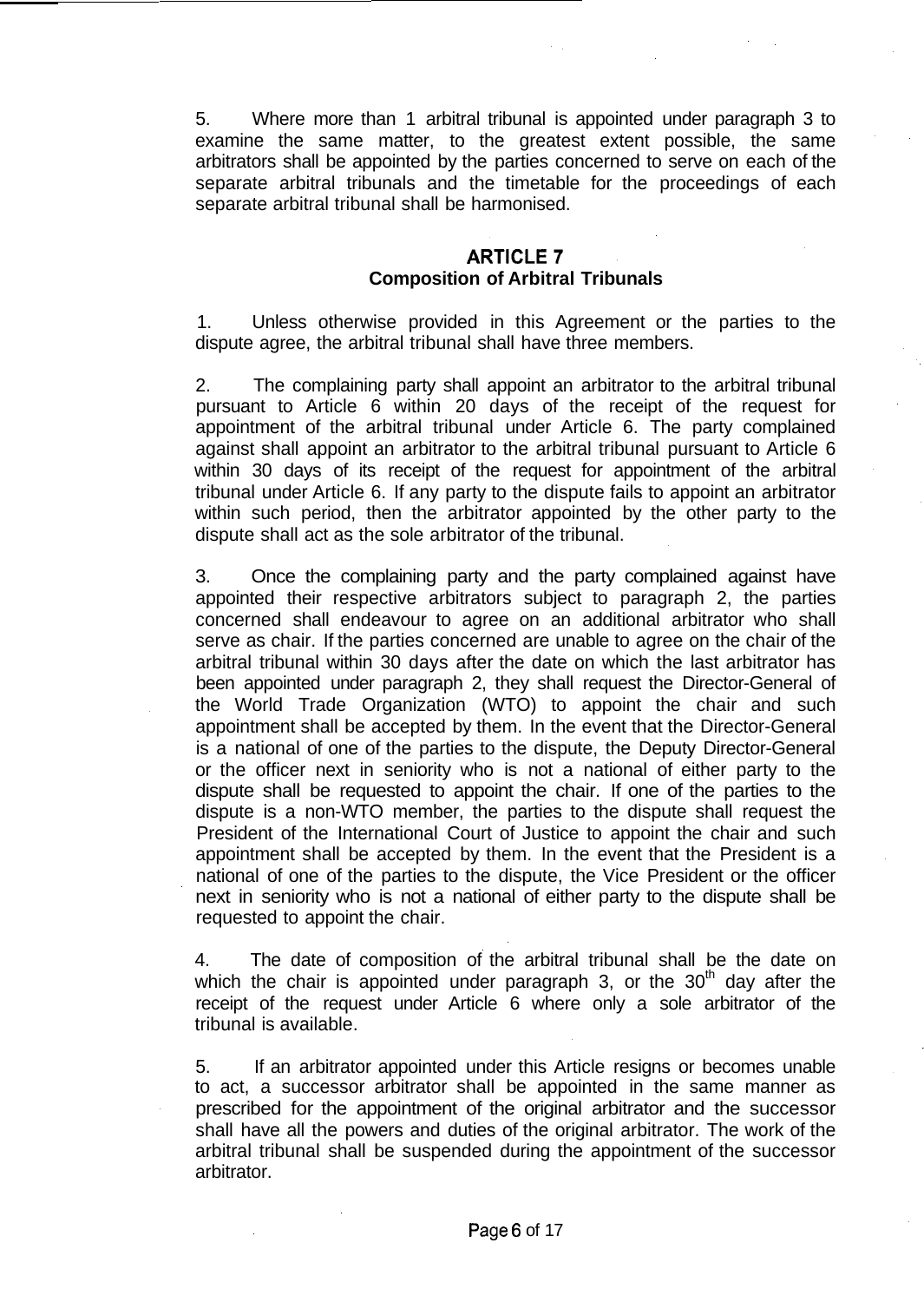6. Any person appointed as a member or chair of the arbitral tribunal shall have expertise or experience in law, international trade, other matters covered by the Framework Agreement or the resolution of disputes arising under international trade agreements, and shall be chosen strictly on the basis of objectivity, reliability, sound judgement and independence. Additionally, the chair shall not be a national of any party to a dispute and shall not have his or her usual place of residence in the territory of, nor be employed by, any party to a dispute.

7. Where the original arbitral tribunal is required for a matter as provided in this Agreement but cannot hear the matter for any reason, a new tribunal shall be appointed under this Article.

# **ARTICLE 8 Functions of Arbitral Tribunals**

1. The function of an arbitral tribunal is to make an objective assessment of the dispute before it, including an examination of the facts of the case and the applicability of and conformity with the Framework Agreement. Where the arbitral tribunal concludes that a measure is inconsistent with a provision of the Framework Agreement, it shall recommend that the party complained against bring the measure into conformity with that provision. In addition to its recommendations, the arbitral tribunal may suggest ways in which the party complained against could implement the recommendations. In its findings and recommendations, the arbitral tribunal cannot add to or diminish the rights and obligations provided in the Framework Agreement.

2. The arbitral tribunal shall have the following terms of reference unless the parties to a dispute agree otherwise within 20 days from its composition:

"To examine, in the light of the relevant provisions in the Framework Agreement, the matter referred to this arbitral tribunal by (name of party)... and to make findings, determinations and recommendations provided for in the Framework Agreement."

The arbitral tribunal shall address the relevant provisions in the Framework Agreement cited by the parties to a dispute.

- 3. The arbitral tribunal established pursuant to Article 6 above:
	- (a) shall consult regularly with the parties to the dispute and provide adequate opportunities for the development of a mutually satisfactory resolution;
	- (b) shall make its decision in accordance with the Framework Agreement and the rules of international law applicable between the parties to the dispute; and
	- (c) shall set out, in its decision, its findings of law and fact, together with the reasons therefore.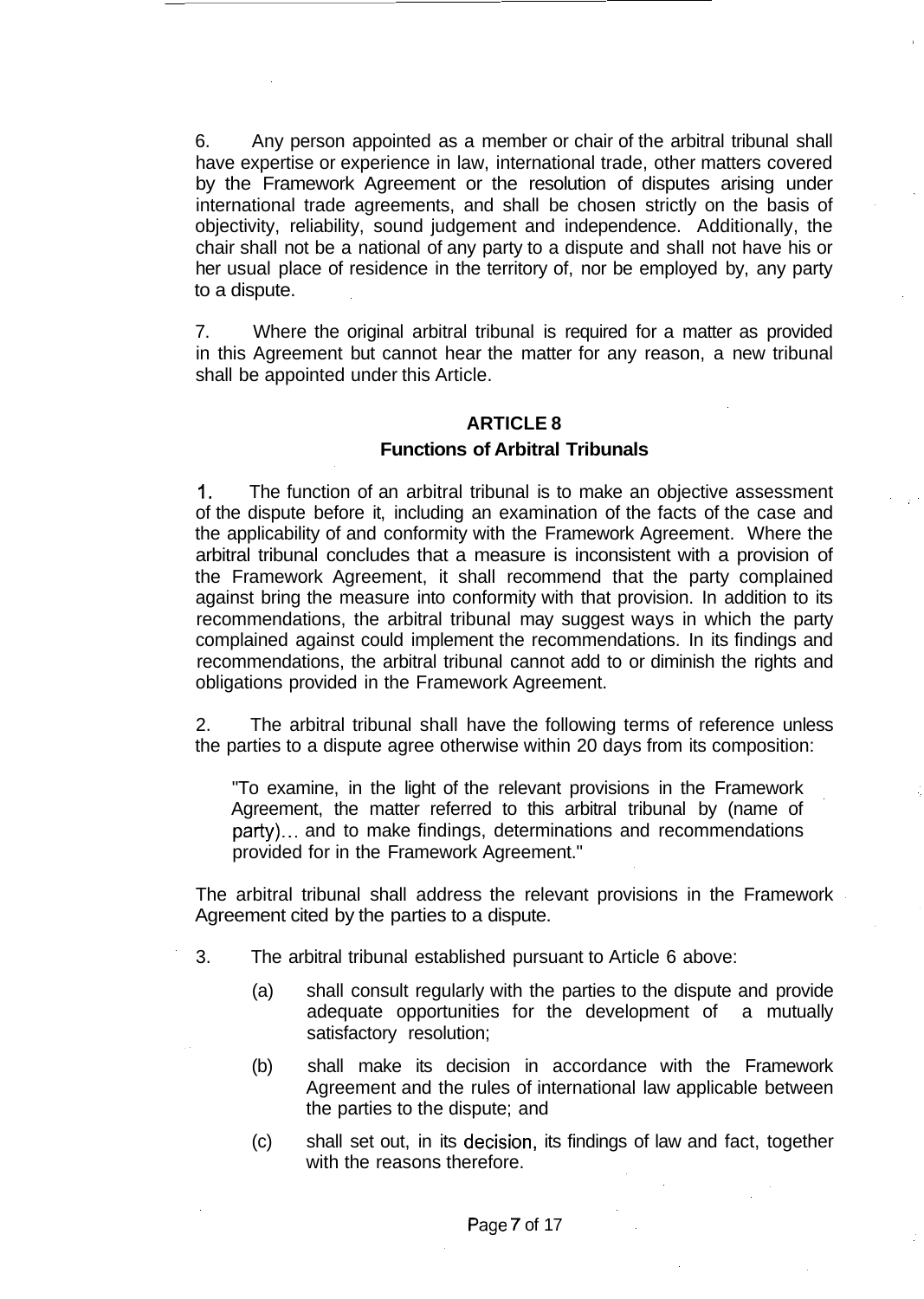4. The decision of the arbitral tribunal shall be final and binding on the parties to the dispute.

5. An arbitral tribunal shall take its decision by consensus; provided that where an arbitral tribunal is unable to reach consensus, it may take its decision by majority opinion.

6. The arbitral tribunal shall, in consultation with the parties to the dispute and apart from the matters set out in paragraphs 2, 3, 4 of Article 6 and Article 9, regulate its own procedures in relation to the rights of parties to be heard and its deliberations.

# **ARTICLE 9** Proceedings of Arbitral Tribunals

1. An arbitral tribunal shall meet in closed session. The parties to the dispute shall be present at the meetings only when invited by the arbitral tribunal to appear before it.

2. The venue for the substantive meetings of the arbitral tribunal shall be decided by mutual agreement between the parties to the dispute, failing which the first substantive meeting shall be held in the capital of the party complained against, with the second substantive meeting to be held in the capital of the complaining party.

3. After consulting the parties to the dispute, the arbitral tribunal shall, as soon as practical and possible within 15 days after the composition of the arbitral tribunal, fix the timetable for the arbitral process. In determining the timetable for the arbitral process, the arbitral tribunal shall provide sufficient time for the parties to the dispute to prepare their respective submissions. The arbitral tribunal should set precise deadlines for written submissions by the parties to the dispute and they shall respect these deadlines.

4. The deliberations of an arbitral tribunal and the documents submitted to it shall be kept confidential. Nothing in this Article shall preclude a party to a dispute from disclosing statements of its own positions or its submissions to the public; a party to a dispute shall treat as confidential information submitted by any of the other parties concerned to the arbitral tribunal which the submitting party has designated as confidential. Where a party to a dispute submits a confidential version of its written submissions to the arbitral tribunal, it shall also, upon request of any of the other parties concerned, provide a non-confidential summary of the information contained in its submissions that could be disclosed to the public.

5. The rules and procedures pertaining to the proceedings before the arbitral tribunal as set out in Annex 1 of this Agreement shall apply unless the arbitral tribunal decides otherwise after consulting the parties to the dispute.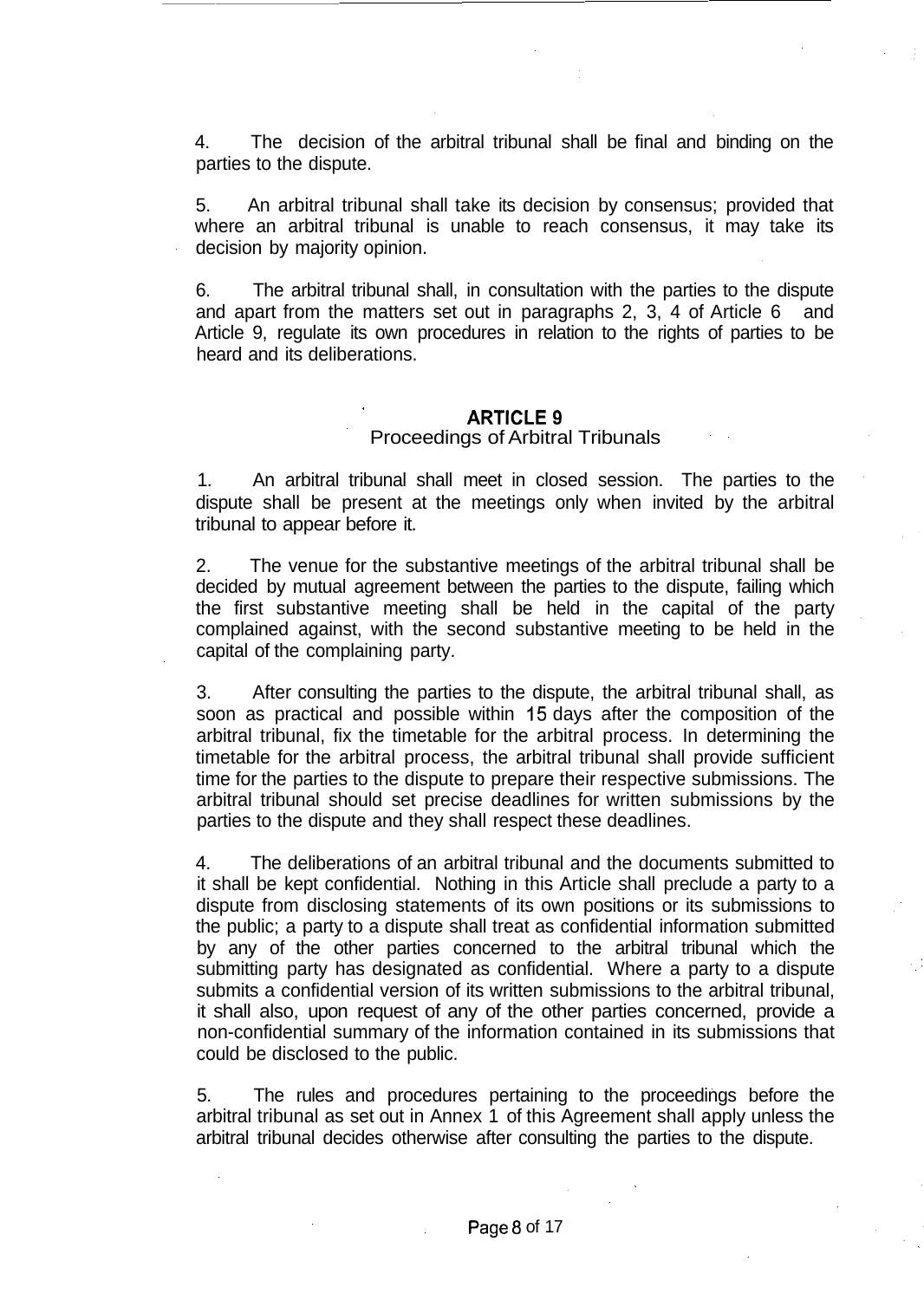6. The report of the arbitral tribunal shall be drafted without the presence of the parties to the dispute in the light of the information provided and the statements made. The deliberations of the tribunal shall be confidential. Opinions expressed in the report of the arbitral tribunal by an individual arbitrator shall be anonymous.

7. Following the consideration of submissions, oral arguments and any information before it, the arbitral tribunal shall issue a draft report to the parties concerned, including both a descriptive section relating to the facts of the dispute and the arguments of the parties to the dispute and the arbitral tribunal's findings and conclusions. The arbitral tribunal shall accord adequate opportunity to the parties concerned to review the entirety of its draft report prior to its finalization and shall include a discussion of any comments by the parties concerned in its final report.

8. The arbitral tribunal shall release to the parties to the dispute its final report within 120 days from the date of its composition. In cases of urgency, including those relating to perishable goods, the arbitral tribunal shall aim to issue its report to the parties to the dispute within 60 days from the date of its composition. When the arbitral tribunal considers that it cannot release its final report within 120 days, or within 60 days in cases of urgency, it shall inform the parties concerned in writing of the reasons for the delay together with an estimate of the period within which it will issue its report. In no case should the period from the composition of an arbitral tribunal to the release of the report to parties to the dispute exceed 180 days.

9. The final report of the arbitral tribunal shall become a public document within 10 days after its release to the parties concerned.

# **ARTICLE 10 Third Parties**

1. Any Party having a substantial interest in a dispute before an arbitral tribunal and having notified its interest in writing to the parties to such a dispute and the remaining Parties (hereinafter referred to as a "third party"), shall have an opportunity to make written submissions to the tribunal. These submissions shall also be given to the parties to a dispute and may be reflected in the report of the arbitral tribunal.

2. Third parties shall receive the submissions of the parties to a dispute to the first meeting of the arbitral tribunal.

3. If a third party considers that a measure already the subject of an arbitral tribunal proceedings nullifies or impairs benefits accruing to it under the Framework Agreement, such Party may have recourse to normal dispute settlement procedures under this Agreement.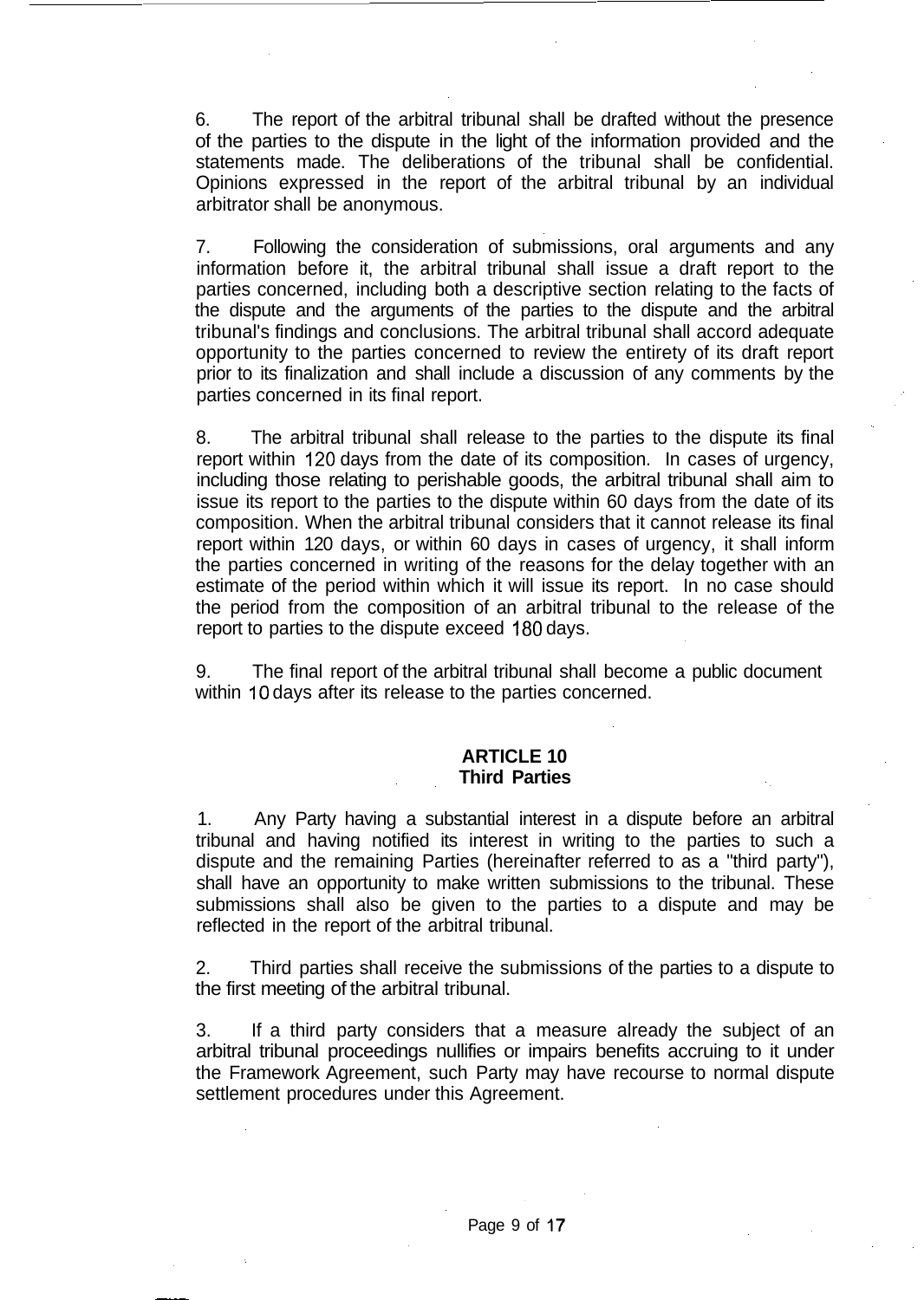# **ARTICLE 11**

# **Suspension and Termination of Proceedings**

1. Where the parties to the dispute agree, the arbitral tribunal may suspend its work at any time for a period not exceeding 12 months from the date of such agreement. Upon the request of any party to a dispute, the arbitral proceeding shall be resumed after such suspension. If the work of the arbitral tribunal has been suspended for more than 12 months, the authority for establishment of the arbitral tribunal shall lapse unless the parties concerned agree otherwise.

2. The parties to a dispute may agree to terminate the proceedings of an arbitral tribunal established under this Agreement before the release of the final report to them, in the event that a mutually satisfactory solution to the dispute has been found.

3. Before the arbitral tribunal makes its decision, it may at any stage of the proceedings propose to the parties to the dispute that the dispute be settled amicably.

## **ARTICLE 12 Implementation**

1. The party complained against shall inform the complaining party of its intention in respect of implementation of the recommendations and rulings of the arbitral tribunal.

2. If it is impracticable to comply immediately with the recommendations and rulings of the arbitral tribunal, the party complained against shall have a reasonable period of time in which to do so. The reasonable period of time shall be mutually determined by the parties to the dispute or, where the parties concerned fail to agree on the reasonable period of time within 30 days of the release of the arbitral tribunal's final report, any of the parties to the dispute may refer the matter to the original arbitral tribunal wherever possible which shall, following consultations with the parties concerned, determine the reasonable period of time within 30 days after the date of the referral of the matter to it. When the arbitral tribunal considers that it cannot provide its report within this timeframe, it shall inform the parties concerned in writing of the reasons for the delay and shall submit its report no later than 45 days after the date of the referral of the matter to it.

3. Where there is disagreement as to the existence or consistency with the Framework Agreement of measures taken within the reasonable period of time referred to in paragraph 2 to comply with the recommendations of the arbitral tribunal, such dispute shall be referred to the original arbitral tribunal, wherever possible. The arbitral tribunal shall provide its report to the parties to the dispute within 60 days after the date of the referral of the matter to it. When the arbitral tribunal considers that it cannot provide its report within this timeframe, it shall inform the parties concerned in writing of the reasons for the delay and shall submit its report no later than 75 days after the date of the referral of the matter to it.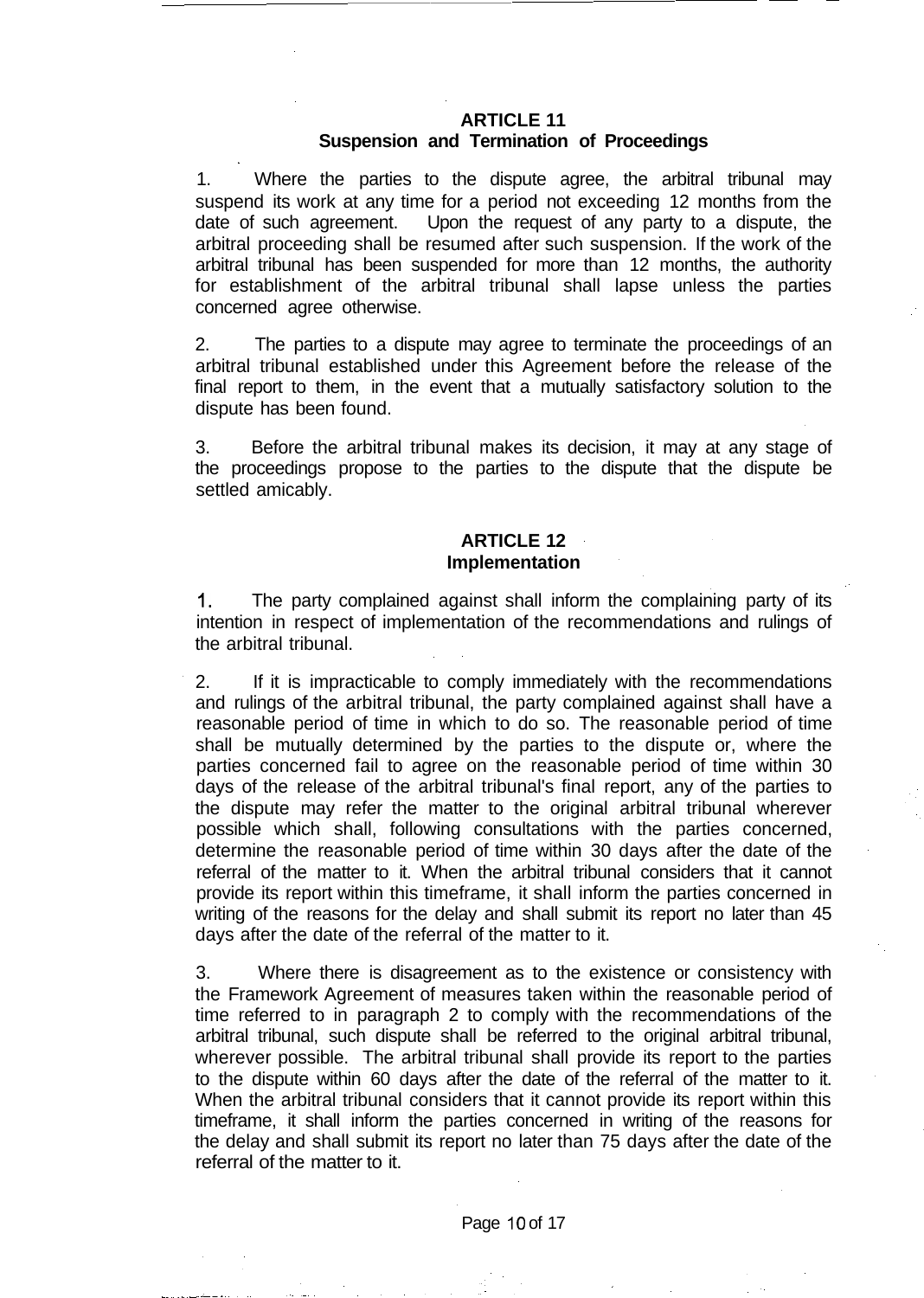## **ARTICLE 13**

## **Compensation and Suspension of Concessions or Benefits**

1. Compensation and the suspension of concessions or benefits are temporary measures available in the event that the recommendations and rulings are not implemented within a reasonable period of time. However, neither compensation nor the suspension of concessions or benefits is preferred to full implementation of a recommendation to bring a measure into conformity with the Framework Agreement. Compensation is voluntary and, if granted, shall be consistent with the Framework Agreement.

2. If the party complained against fails to bring the measure found to be inconsistent with the Framework Agreement into compliance with the recommendations of the arbitral tribunal within the reasonable period of time determined pursuant to paragraph 2 of Article 12, that party shall, if so requested, enter into negotiations with the complaining party with a view to reaching a mutually satisfactory agreement on any necessary compensatory adjustment.

3. If no mutually satisfactory agreement on compensation has been reached within 20 days after the request of the complaining party to enter into negotiations on compensatory adjustment, the complaining party may request the original arbitral tribunal to determine the appropriate level of any suspension of concessions or benefits conferred on the party which has failed to bring the measure found to be inconsistent with the Framework Agreement into compliance with the recommendations of the arbitral tribunal. The arbitral tribunal shall provide its report to the parties to the dispute within 30 days after the date of the referral of the matter to it. When the arbitral tribunal considers that it cannot provide its report within this timeframe, it shall inform the parties concerned in writing of the reasons for the delay and shall submit its report no later than 45 days after the date of the referral of the matter to it. Concessions or benefits shall not be suspended during the course of the arbitral proceedings.

4. Any suspension of concessions or benefits shall be restricted to those accruing under the Framework Agreement to the party which has failed to bring the measure found to be inconsistent with the Framework Agreement into compliance with the recommendations of the arbitral tribunal. That party and the rest of the Parties shall be informed of the commencement and details of any such suspension.

- 5. In considering what concessions or benefits to suspend:
	- (a) the complaining party should first seek to suspend concessions or benefits in the same sector or sectors as that affected by the measure or other matter that the arbitral tribunal has found to be inconsistent with the Framework Agreement or to have caused nullification or impairment; and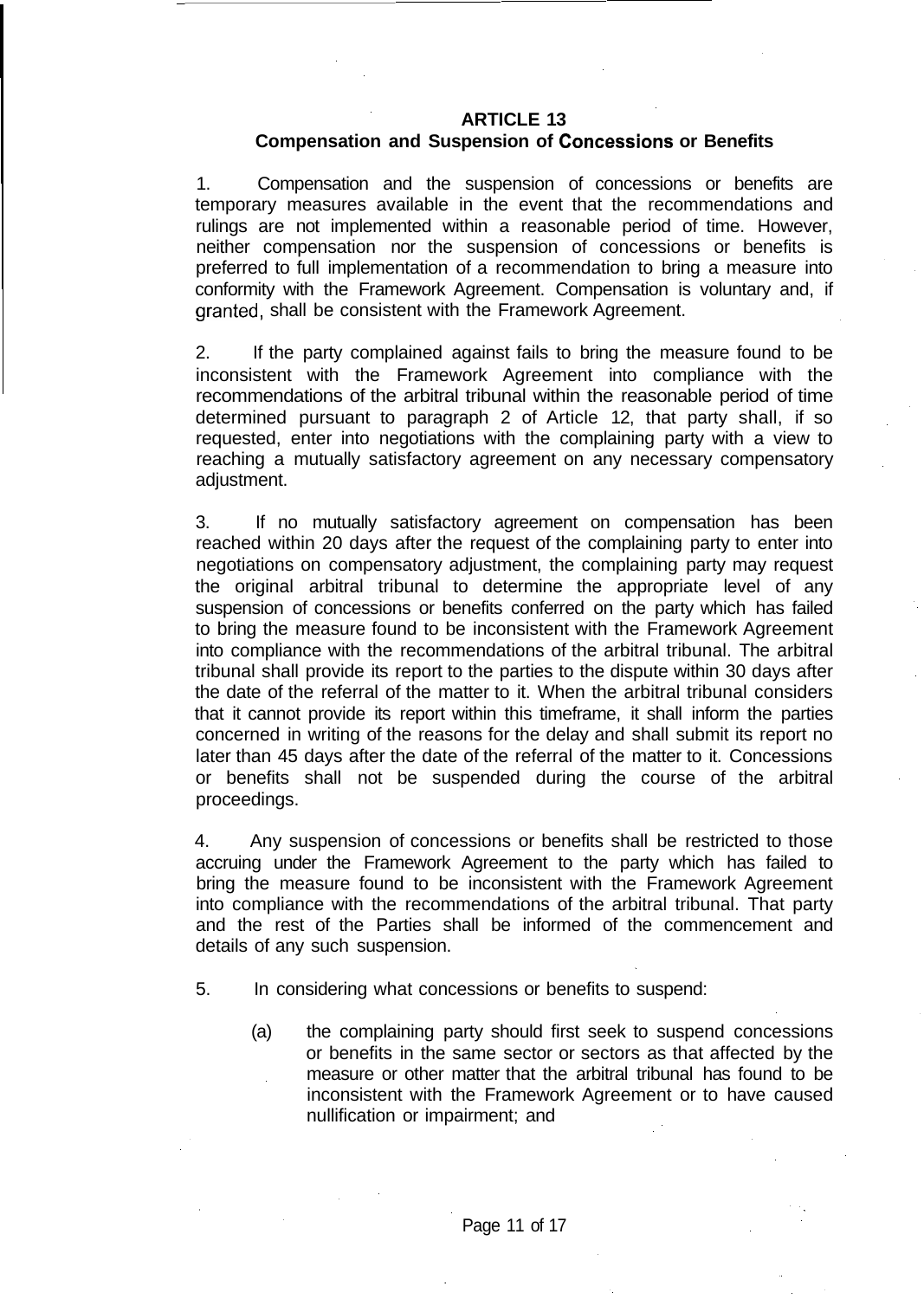(b) the complaining party may suspend concessions or benefits in other sectors if it considers that it is not practicable or effective to suspend concessions or benefits in the same sector.

6. The suspension of concessions or benefits shall be temporary and shall only be applied until such time as the measure found to be inconsistent with the Framework Agreement has been removed, or the Party that must implement the arbitral tribunal's recommendations has done so, or a mutually satisfactory solution is reached.

### **ARTICLE 14 Language**

1. All proceedings pursuant to this Agreement shall be conducted in the English language.

2. Any document submitted for use in any proceedings pursuant to this Agreement shall be in the English language. If any original document is not in the English language, a party submitting it for use in the proceedings pursuant to this Agreement shall provide an English translation of that document.

### **ARTICLE 15 Expenses**

1. Each party to a dispute shall bear the costs of its appointed arbitrator and its own expenses and legal costs.

2. The costs of the chair of the arbitral tribunal and other expenses associated with the conduct of its proceedings shall be borne in equal parts by the parties to a dispute.

#### **ARTICLE 16 Amendments**

The provisions of this Agreement may be modified through amendments mutually agreed upon in writing by the Parties.

## **ARTICLE 17 Depositary**

For ASEAN, this Agreement shall be deposited with the Secretary-General of ASEAN, who shall promptly furnish a certified copy thereof, to each ASEAN Member State.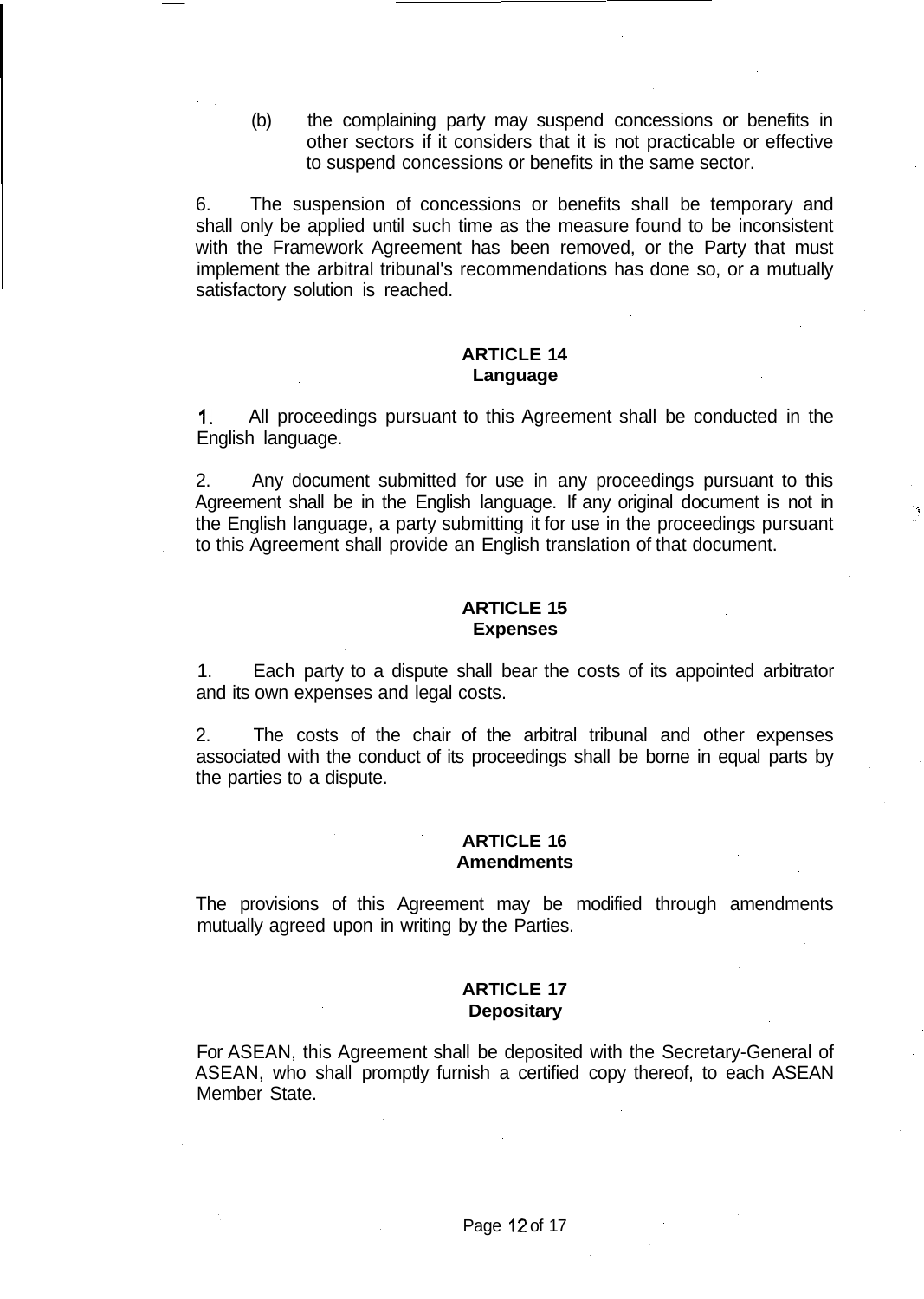### **ARTICLE 18 Entry Into Force**

- 1. This Agreement shall enter into force on 1 January 2005.
- 2. The Parties undertake to complete their internal procedures for the entry into force of this Agreement prior to 1 January 2005.
- 3. Where a Party is unable to complete its internal procedures for the entry into force of this Agreement by 1 January 2005, the rights and obligations of that Party under this Agreement shall commence on the date of the completion of such internal procedures.
- 4. A Party shall upon the completion of its internal procedures for the entry into force of this Agreement notify all the other Parties in writing.

**IN WITNESS WHEREOF,** the undersigned, being duly authorised thereto by their respective Governments, have signed this Agreement on Dispute Settlement Mechanism of the Framework Agreement on Comprehensive Economic Co-operation between the Association of Southeast Asian Nations and the People's Republic of China.

DONE at Vientiane, Lao PDR this Twenty Ninth Day of November in the Year Two Thousand and Four, in duplicate copies in the English Language.

**PEHIN DATO ABDUL RAHMAN TAIB** Minister of Industry and Primary Resources

**For Brunei Darussalam For the People's Republ c of China**

**BO XILAI** Minister of Commerce

**For the Kingdom of Cambodia** 

**CHAM PRASIDH** Senior Minister and Minister of Commerce

Page 13 of 17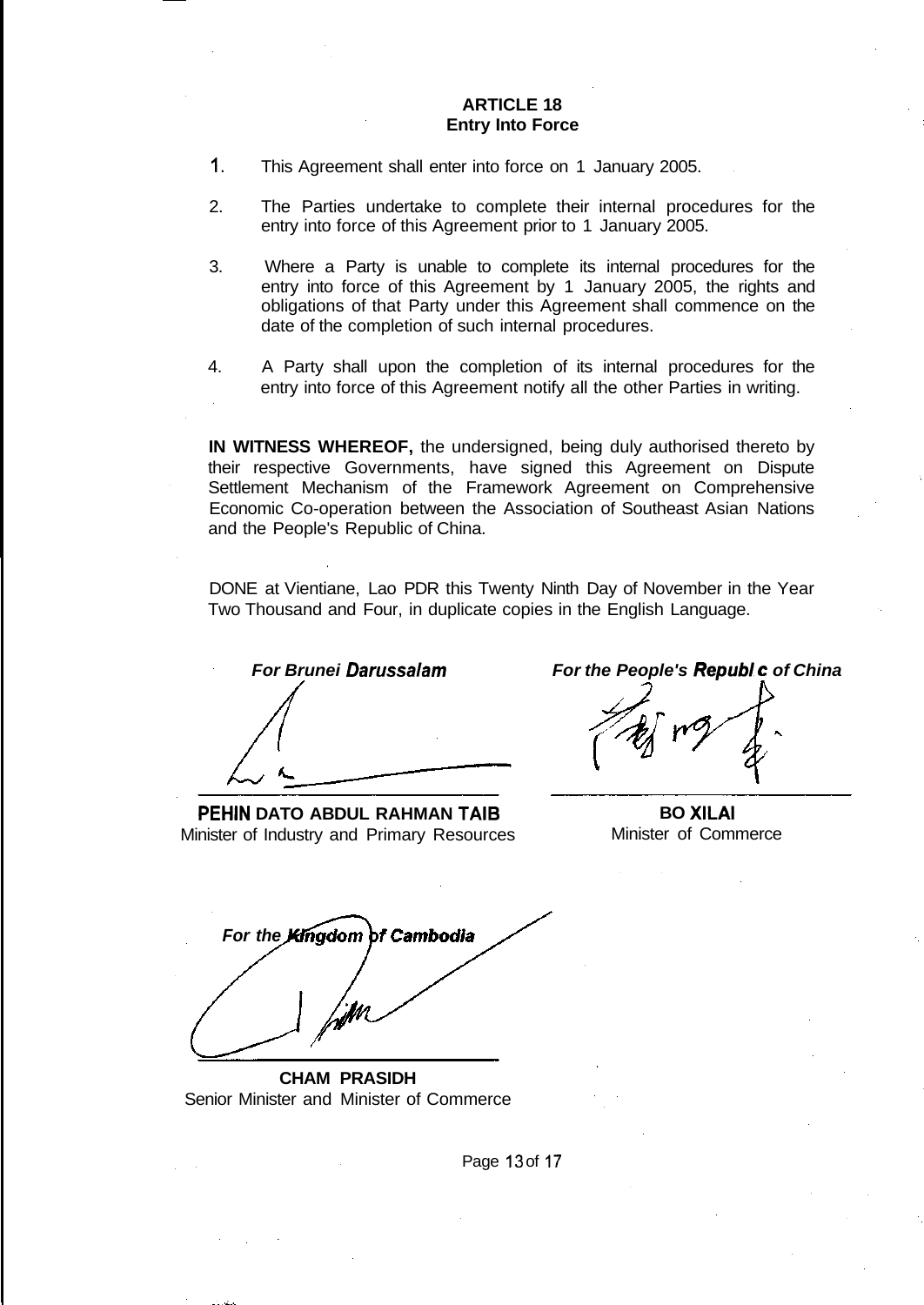**For the Republic of Indonesia**

gute

**MARI ELKA PANGESTU** Minister of Trade

**For the Lao People's Democratic Republic**

**SOULIVONG DARAVONG** Minister of Commerce

**For Malaysia**

Ra<del>fidah</del> aziz Minister of International Trade and Industry

**For the Union of Myanmar** 

**SOE THA** Minister of National Planning and Economic Development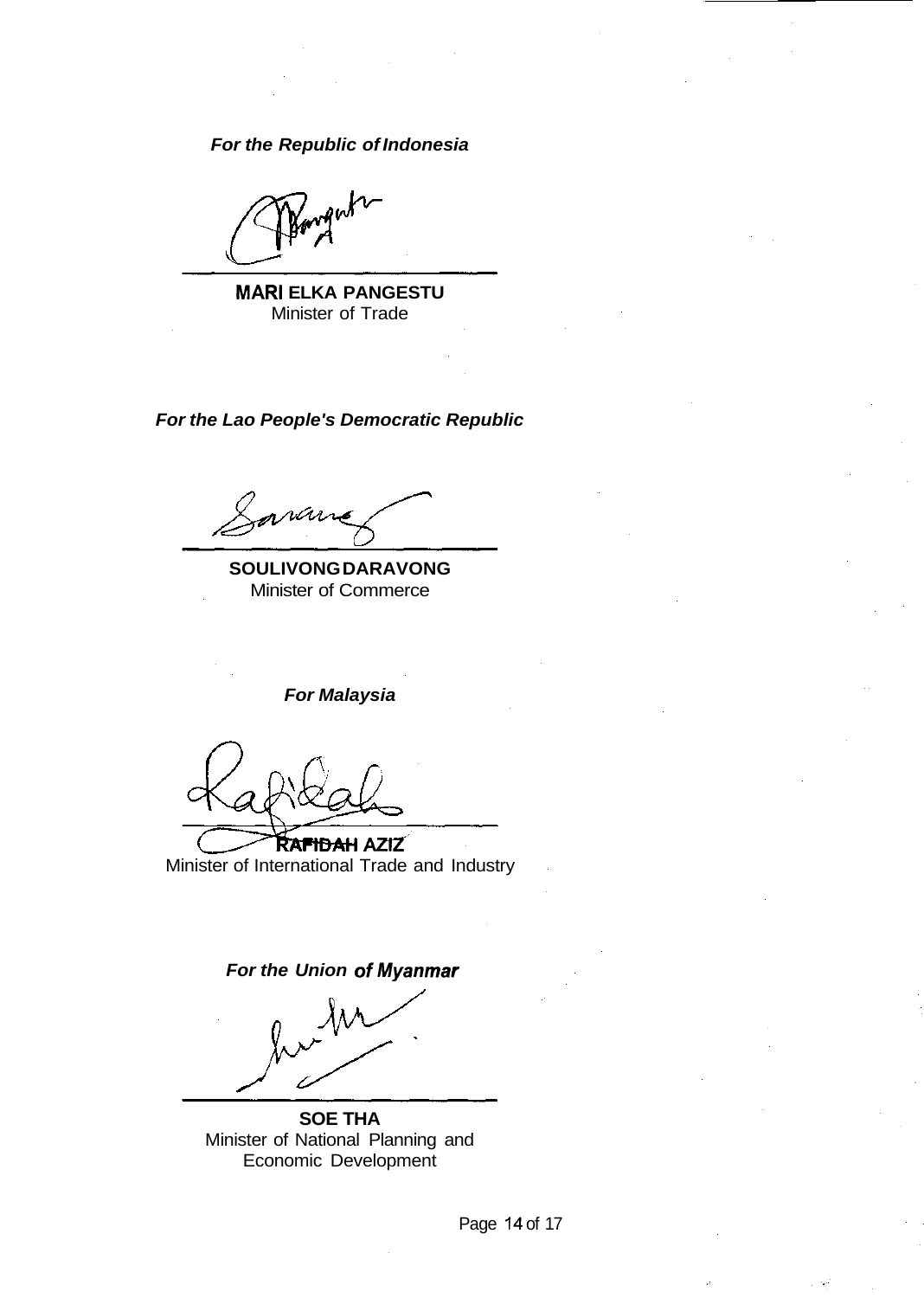**For the Republic of the Philippines**

**CESAR V. PURISIMA** Secretary of Trade and Industry

**For the Republic of Singapore**

utterfamily of

**LIM HNG KIANG** Minister for Trade and Industry

**For the Kingdom of Thailand**

 $10.27$  $\mathscr{I}^{\mathscr{U}^{\mathcal{A}}}$ 

**WATANA MUANGSOOK** Minister of Commerce

For the Socialist Republic of Viet Nam

**TRUONG DINH TUYEN** Minister of Trade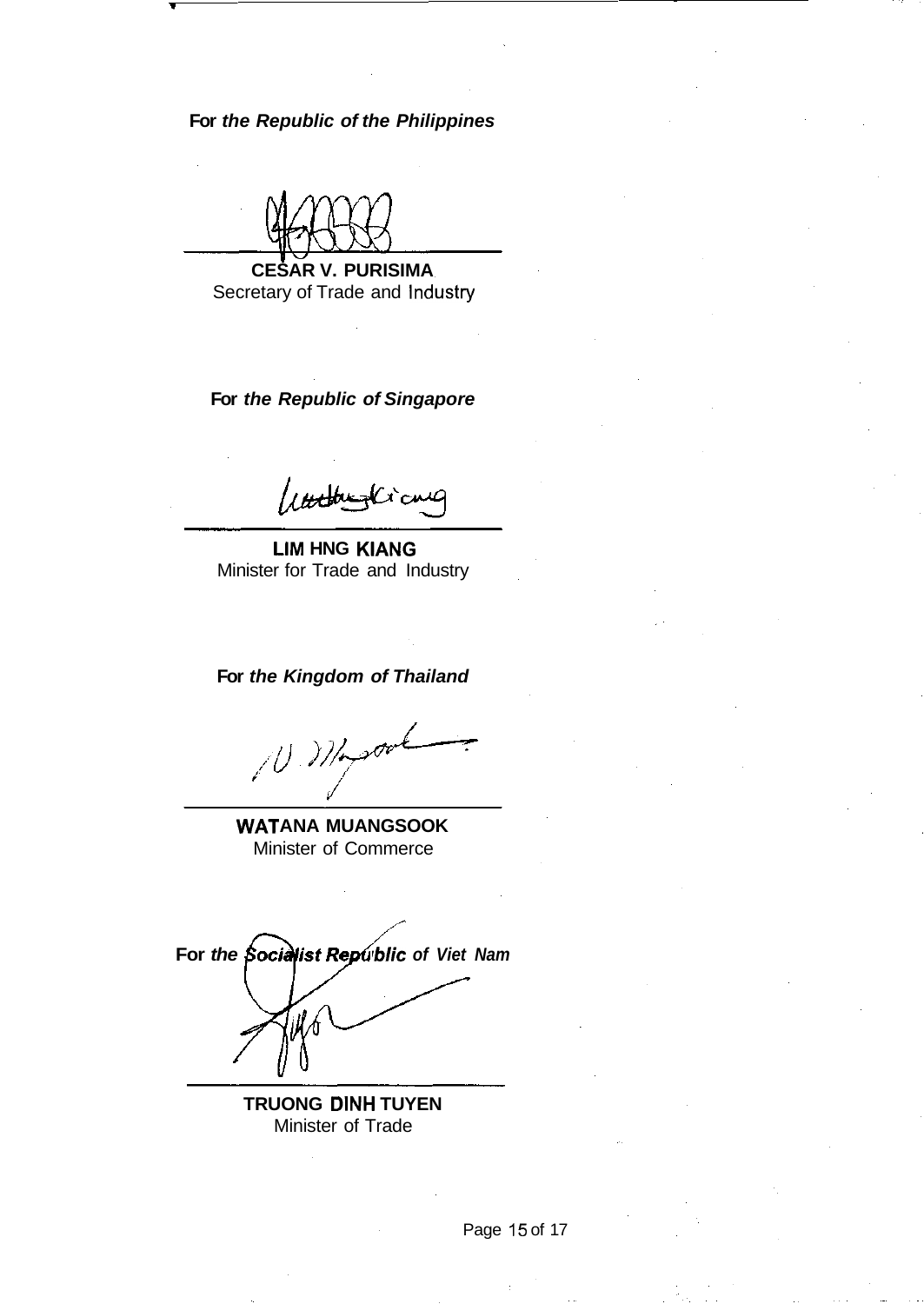### **RULES AND PROCEDURES FOR THE ARBITRAL PROCEEDINGS**

1. Before the first substantive meeting of the arbitral tribunal with the parties to the dispute, the parties concerned shall transmit to the arbitral tribunal written submissions in which they present the facts of their case and their arguments.

2. The complaining party shall submit its first submission in advance of the first submission of the party complained against unless the arbitral tribunal decides, in fixing the timetable referred to in paragraph 3 of Article 9 and after consultations with the parties to the dispute, that the parties concerned should submit their first submissions simultaneously. When there are sequential arrangements for the submission of first submissions, the arbitral tribunal shall establish a firm time-period for receipt of the submission of the party complained against. Any subsequent written submissions shall be submitted simultaneously.

3. At its first substantive meeting with the parties to the dispute, the arbitral tribunal shall ask the complaining party to present its submissions. Subsequently, and still at the same meeting, the party complained against shall be asked to present its submissions.

4. Formal rebuttals shall be made at the second substantive meeting of the arbitral tribunal. The party complained against shall have the right to present its submission first, and shall be followed by the complaining party. The parties to the dispute shall submit, prior to the meeting, written rebuttals to the arbitral tribunal.

5. The arbitral tribunal may at any time put questions to the parties to the dispute and ask them for explanations either in the course of a meeting with the parties concerned or in writing.

6. The parties to the dispute shall make available to the arbitral tribunal a written version of their oral statements.

7. In the interests of full transparency, the presentations, rebuttals and statements referred to in paragraphs 2 to 6 shall be made in the presence of the parties to the dispute. Moreover, each party's written submissions, including any comments on the draft report, written versions of oral statements and responses to questions put by the arbitral tribunal, shall be made available to the other party. There shall be no ex parte communications with the arbitral tribunal concerning matters under its consideration.